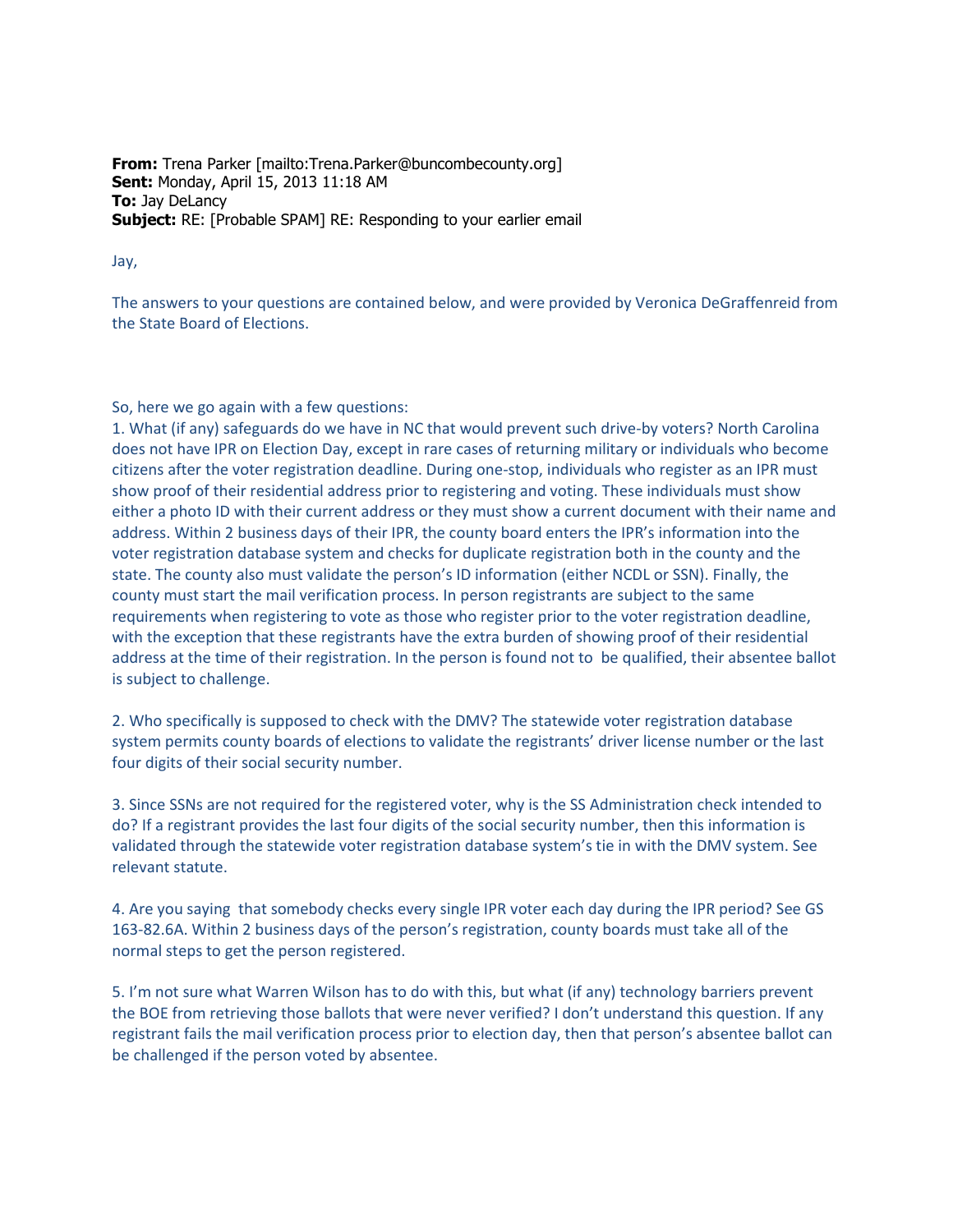6. What is the disposition of the ballots after certification? (Destroyed? Or Retained for a specified time?)) See records retention schedule. Absentee ballots may only be retrieved if properly challenged. Respectfully,

**--**

**From:** Jay DeLancy [\[mailto:jay@voterintegrityproject.com\]](mailto:jay@voterintegrityproject.com) **Sent:** Friday, April 12, 2013 7:35 PM **To:** Trena Parker **Cc:** 'Bartlett, Gary'; 'McLean, Johnnie'; 'Wright, Don'; Jennifer Sparks; Rep. David Lewis; 'Rep. Paul Stam'; [George.Cleveland@ncleg.net](mailto:George.Cleveland@ncleg.net)

**Subject:** [Probable SPAM] RE: Responding to your earlier email

Thanks for the clarification, Trena; but if I'm reading you correctly, some things are still confusing me. Your bottom line seems to confirm that 64 IPR ballots were counted but never verified, but that only 16 were from District 2. Correct?

I get the reasons that this "could" have happened, but would like an evaluation of one more. We call them "Drive-by voters."

We heard about it in a Maine 2008 Congressional election, where a certain (unnamed) candidate told me that he had a comfortable lead until long lines of mysterious young voters magically showed up on Election Day to vote under their lax IPR rules. He had no idea where they came from or where they went, but he said they changed the outcome of his election.

So, here we go again with a few questions:

1. What (if any) safeguards do we have in NC that would prevent such drive-by voters?

2. Who specifically is supposed to check with the DMV?

3. Since SSNs are not required for the registered voter, why is the SS Administration check intended to do?

4. Are you saying that somebody checks every single IPR voter each day during the IPR period?

5. I'm not sure what Warren Wilson has to do with this, but what (if any) technology barriers prevent the BOE from retrieving those ballots that were never verified?

6. What is the disposition of the ballots after certification? (Destroyed? Or Retained for a specified time?))

Respectfully,

## **-- Jay N. DeLancy, LtCol, USAF (Ret)**

Executive Director Voter Integrity Project of NC (Office) 919.429.9039 (Cell) 919.332.4129 Twitter: @VoteChecker [jay@.VoterIntegrityProject.com](mailto:jay@.VoterIntegrityProject.com) [www.VoterIntegrityProject.com](http://www.voterintegrityproject.com/)

VIP-NC is a trans-partisan, volunteer organization that works for "free and fair elections" by bringing more transparency to the process in order to ensure that no voters are disenfranchised. The group uses database analysis to detect irregularities in the voting records that could suggest patterns of fraud. Their research has included embarrassing the NC State Board of Elections with a discovery of almost 30,000 deceased persons still on the voter rolls; more than a hundred people who voted in the 2008 election and then later proved to the Wake County Clerk of Courts that they were not US citizens; and (most recently)